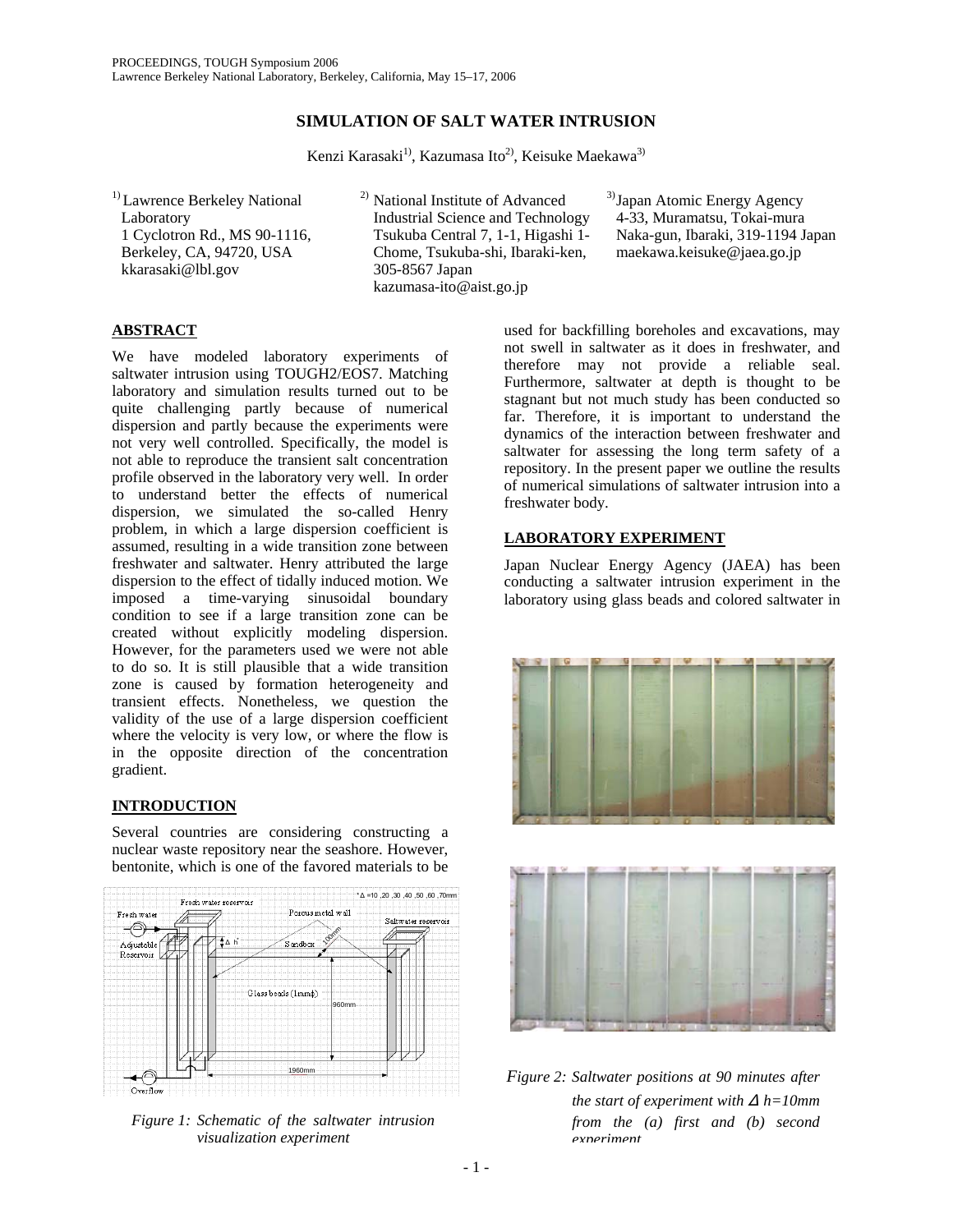



*Figure 3: Simulation results of the saltwater intrusion experiment with various grid spacing: (a) 10cm, (b) 4cm (c) 1cm, (d): 0.5cm (partial). The total node numbers are: 250, 1,680, 18,715, and 19,600, respectively. The case shown is for ∆h=10mm at t = 90min.*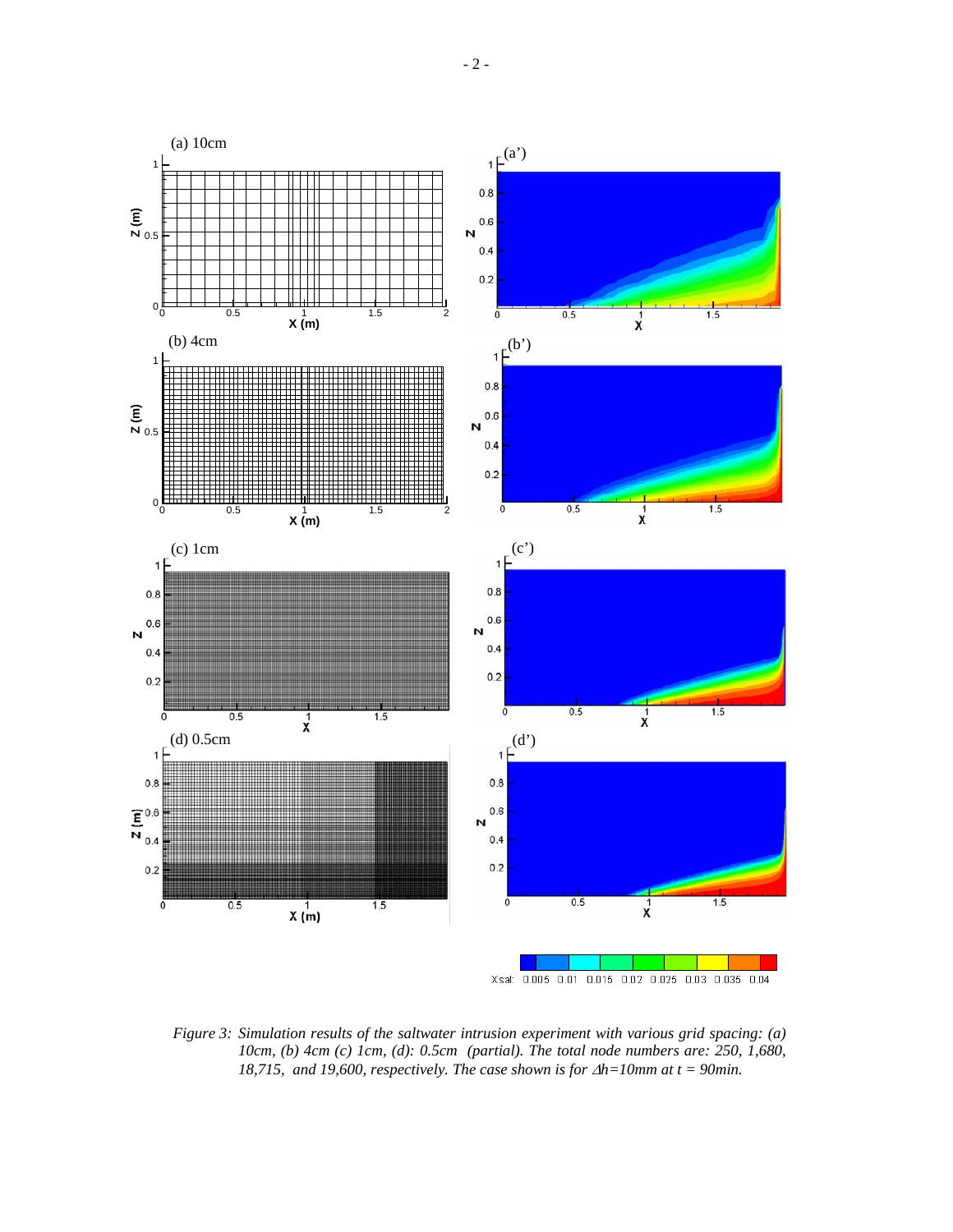a sandbox with a transparent face plate to allow for visualization (Figure 1). The dimension of the apparatus is 0.96m x 1.96m x 0.1m. The hydraulic conductivity of the glass beads was measured to be  $1.14x10^2$ m/s. Porous metal plates were used on both sides to hold the glass beads in place. The hydraulic conductivity of the porous metal was measured to be  $1.29x10^{-5}$ m/s, which is three orders of magnitude smaller than that of the glass beads.

A reservoir tank filled with degassed freshwater is attached on the left side. The height of the freshwater column is made adjustable so that the fixed head boundary condition on the left side can be varied. A saltwater reservoir is attached on the right side. The height of the saltwater column is fixed at 140mm above the top of the sandbox, which is sealed to ensure the saturated and confined condition.

The glass beads are initially saturated with degassed freshwater. The experiment is initiated by raising the water column by ∆h mm and supplying saltwater in the right reservoir. Subsequently the fresh water flows into the sandbox from the left and the redcolored saltwater encroaches from the right side. Due to the difference in density, saltwater flows toward the bottom of the model while freshwater flows toward the top. The encroachment of the saltwater wedge was monitored by conductivity sensors embedded in the back of the sandbox. The images of the advancing saltwater were captured by a digital camera every 30 minutes. Unfortunately, none of the experiment appears to have reached a steady state due to time constraint.

Two series of experiments, where ∆h was varied from 10mm to 70mm, were conducted 6 months apart, which produced puzzlingly different results. Figure 2 shows the saltwater positions from the two separate experiments at t = 90 minutes for the same  $\Delta h$  = 10mm case. One possible explanation is that the permeability of the porous metal had degraded in time. We suspect that the experiment was very sensitive to the low-permeability porous metal plates on both ends, whose permeability is nearly three orders of magnitude lower than that of the glass beads.

#### **NUMERICAL SIMULATIONS**

We have simulated the saltwater intrusion experiment using TOUGH2/EOS7 (Pruess, 1991; Pruess et al., 1999). The experiment is modeled in a 2-D domain, which is discretized with various grid spacing from 10cm to 0.5cm. Figure 3 compares the simulation results with various discretization levels at  $t = 90$ minutes for the  $\Delta h = 10$ mm case, which corresponds to Figure 2. Because no molecular diffusion or hydrodynamic dispersion is implemented in the model, the transition area between the blue

freshwater and the red saltwater is strictly due to numerical dispersion. As can be seen from the figure, the denser the mesh is, the narrower the transition zone is, with less numerical dispersion. With less than 1cm grid interval, the simulation result appears relatively close to that of the experiment. The simulation matches better with the experiment in the second series for the  $\Delta h = 10$ mm case. However, although not shown, for other cases including  $\Delta h =$ 



*Figure 4: Monitoring points that are equipped with an electric conductivity sensor. A simulation result is superimposed.* 

50mm and 70mm, the simulation results are closer to those of the first series of experiments.

Figure 4 shows the location of the electrical conductivity sensors for monitoring the saltwater concentration profile. The superimposed figure is a simulated image of the saltwater concentration profile from Figure  $3(c')$ . Figure 5 is a time vs. concentration plot at Probes 1-11 shown in Figure 4 for the  $\Delta h = 10$ mm case. As can be seen from the figure, the saltwater front in the experiment is



*Figure 5: Time vs. concentration plot for monitoring points 1 ~ 11 in Figure 4. The solid lines are simulation results with 1cm grid spacing and the symbols denote the measured data.*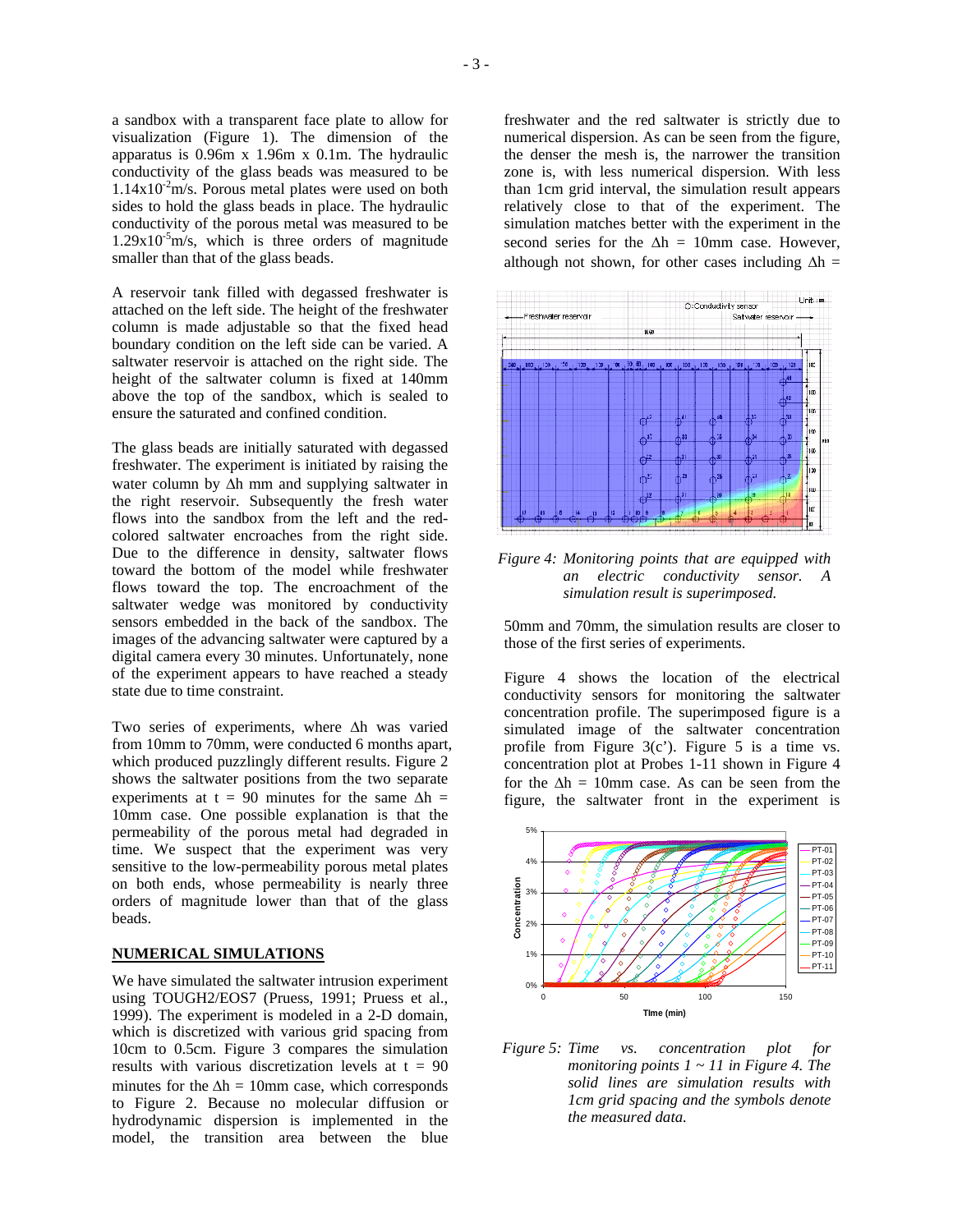

*Figure 6: The Henry Problem (After Cooper et al., 1964)*

significantly steeper than that of the simulation with a 1cm grid spacing. Although the arrival times are matched relatively well, the simulation significantly under-predicts the concentration and over-predicts the width of the front, particularly for the higher numbered probes that are located downstream.

Here a question arises: How fine should one discretize the grid to achieve enough accuracy? If the actual dispersion is similar to or greater than the numerical dispersion, the grid spacing can be determined by the available computational resource. Otherwise, a caution must be exercised when using a conventional finite difference scheme. In the case studied, even with the very fine grid spacing of 1cm, we could not satisfactorily reduce the numerical dispersion. It may be necessary to employ such schemes as the random choice (Chorin, 1977; Lai, 1985), LTVD (Oldenburg and Pruess, 2000), the method of characteristics (Konikow et al., 1997), the adaptive Eulerian-Lagrangian scheme (Neuman, 1981; Cheng et al., 1984; Ijiri and Karasaki, 1994), the multigrid method (Li et al., 2000) and others.

#### **HENRY PROBLEM**

Henry (1964) presented a semi-analytical solution to the saltwater intrusion problem shown in Figure 6, which was followed by several others (Frind, 1982;



*Figure 7: Comparison of the position of the*  $c =$ *0.5 contour (After Croucher and O'Sullivan, 1995)*

Voss and Souza, 1987; Croucher and O'Sullivan, 1995; Oldenburg and Pruess, 1995; Held et al., 2005). It appears that among the past works, there are some discrepancies in the results (Figure 7). Nonetheless, they all assume a constant, large dispersion coefficient that results in a wide transition zone between the freshwater and the saltwater. Henry had attributed the large dispersion to the varying discharge rate and the transient tidal effects.

Although the experiment outlined in the previous section resembles the Henry problem, they are not quite the same due to the presence of the low permeability porous walls on both sides of the sandbox. Much of the head drop occurs across the porous metal plates, which significantly influences the outcome. This explains the fact that the saltwater wedge observed in the experiment is more acute than that predicted by the sharp interface solution (Cooper et al, 1964; Huyakorn et al, 1996). Nonetheless, only very little dispersion is observed in the experiment.

We simulated the saltwater intrusion again, this time without the low permeability walls in anticipation of re-running the actual laboratory experiment without them. Although many of the past works assigned a fixed flow rate boundary condition on the left, we assign a fixed head boundary condition to be consistent with the experiment.



*Figure 8: Simulated saltwater wedge for*   $\Delta h = 40$  mm,  $D = 1 \times 10^{-9}$  m<sup>2</sup>/s



*Figure 9: Simulated saltwater wedge, for*   $\Delta h = 40$  *mm, D* = 6.6  $\times 10^{-6}$  *m*<sup>2</sup>/s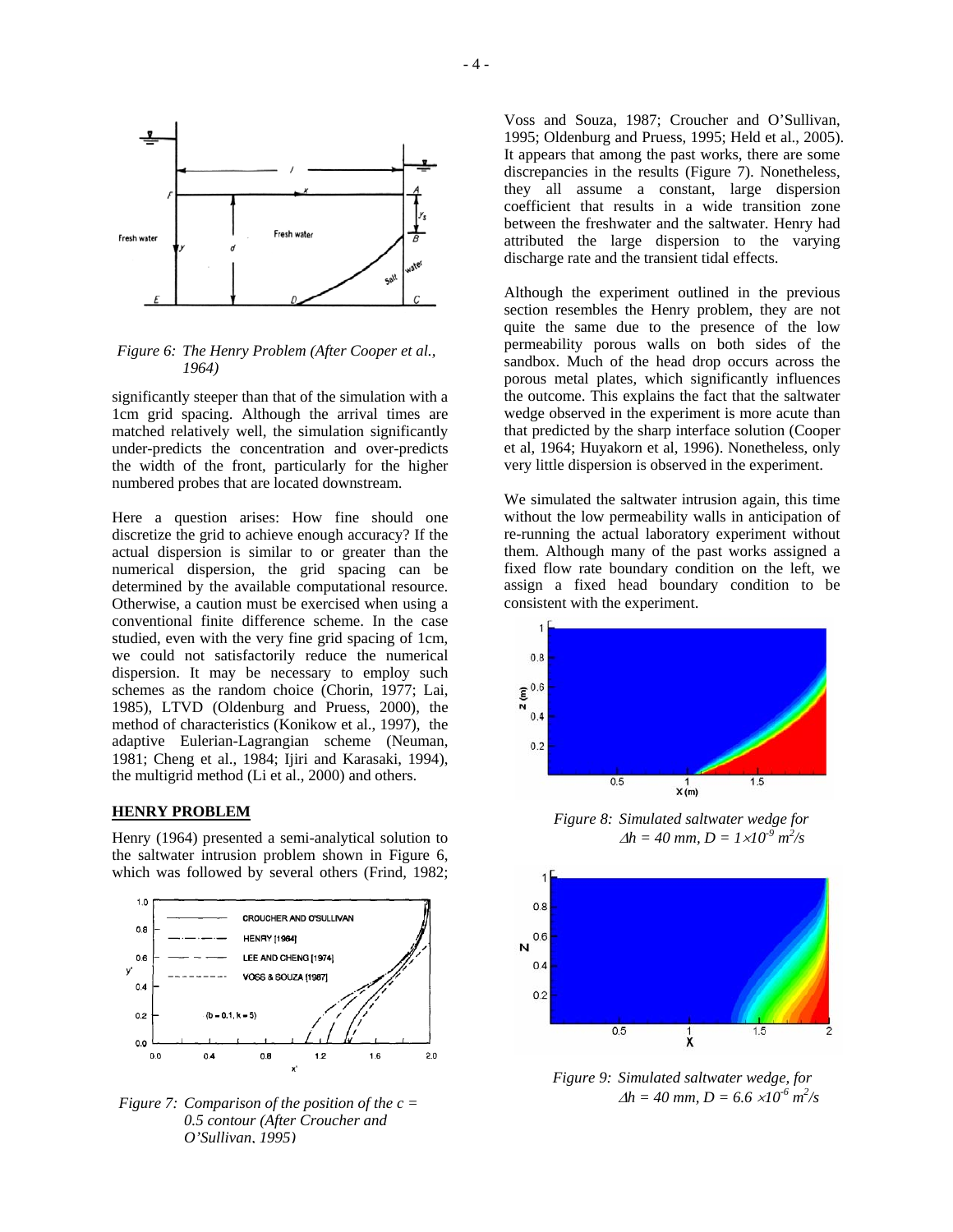Figure 8 shows the simulated saltwater wedge profile at the steady state. Here we use a molecular diffusion coefficient of  $1 \times 10^{-9}$  m<sup>2</sup>/s. It turns out that setting the coefficient to zero makes no visible difference. The profile shows less numerical dispersion than the simulation of the experiment, in which there was a large permeability contrast between the low permeability porous metal and the glass beads. This leads us to suspect that the Although the actual experiment has not been run yet, judging from the previous experience we expect the results will show a very sharp interface.

We then simulated the same problem using a large diffusion coefficient  $(6.6\times10^{-6} \text{ m}^2/\text{s})$ , which is equivalent to assuming a constant (independent of velocity) dispersion coefficient that is consistent with the past works. We now obtain a wide transition zone,



Figure 10: Enlarged upper right hand corner of concentration gradient. *Figure 9. Arrows indicate the flow* 

a blunt leading edge, and a shorter encroachment distance (Figure 9) similar to those seen in Figure 7. Because the freshwater inlet boundary condition is different (constant head vs. constant flux), no exact match is expected.

The use of a large constant dispersion coefficient (i.e. diffusion coefficient) to model hydrodynamic dispersion, however, is questionable. Figure 10 shows the enlarged upper right corner of Figure 9 superimposed with red arrows to indicate the flow velocity. As can be seen in the figure, dispersion is taking place in the opposite direction of the flow of the freshwater. Of course this is expected because of the large diffusion (dispersion) coefficient assigned in the model. However, it is unphysical for hydrodynamic dispersion to occur in the opposite direction of flow. The same argument applies to the dispersion at the freshwater-saltwater interface, where the saltwater is essentially stagnant and the freshwater is flowing in the opposite direction of the concentration gradient.

Notwithstanding, a large dispersion can only come from hydrodynamic dispersion. We assigned a timevarying sinusoidal head boundary condition on either side of the boundary to see if a wide transition zone can be created with a diffusion coefficient of  $10^9 \text{m}^2/\text{s}$ . We varied the head  $40 \text{mm} \pm 5 \text{mm}$  with frequencies from 1/7.5min to 1/750min. However for the parameters used, we were not able to create a wide dispersion zone. A wedge identical to that shown in Figure 8 shifted back and forth maintaining the sharp interface. Although Held et al. (2005) concluded that the steady state saltwater distribution is not very sensitive to heterogeneities and longitudinal dispersion, it is still plausible that the right combination of heterogeneity and head variation may create a wide transition zone.

#### **CONCLUSIONS**

The present study underscores the importance of using caution when choosing the mesh size of a given problem. One should not determine the size arbitrarily or by convenience. Even for a deceivingly simple problem like saltwater intrusion, where advective transport process is involved; an ordinary finite difference scheme can suffer significant numerical dispersion. It is prudent to use the densest mesh one can afford and still be wary of potential inaccuracy.

Care must be used when using a large constant dispersion coefficient to model dispersive phenomena. It is unphysical when the advective flow velocity is large but in the opposite direction of the

#### *velocity at each node.* **ACKNOWLEDGMENT**

This work was conducted under Contract No. DE\_AC03-76SF00098. The authors would like to thank Curt Oldenburg for his useful suggestions.

#### **REFERENCES**

Cheng, R.T., Casulli, V., and Milford, S.N., Eulerian-Lagrangian solution of the convection-dispersion equation in natural coordinates. *Water Resour. Res., 20*(7), pp.944-952, 1984.

Chorin, A.J., Random choice method with application to reacting gas flow, J. Comp. Phys., v25, pp.253-272, 1977.

Cooper, et al., Sea water in coastal aquifers, *U.S. Geol Surv. Water Supply Pap.*, 1613-C, p.84,1964.

Croucher, A. E. and M. J. O'Sullivan, The Henry problem for saltwater intrusion, *Water Resour. Res, 31*(7), pp.1809-1814, 1995.

Frind; E. O., Simulation of long-term transient density-dependent transport in groundwater, *Adv. Water Resour., 5*, 73-88, 1982.